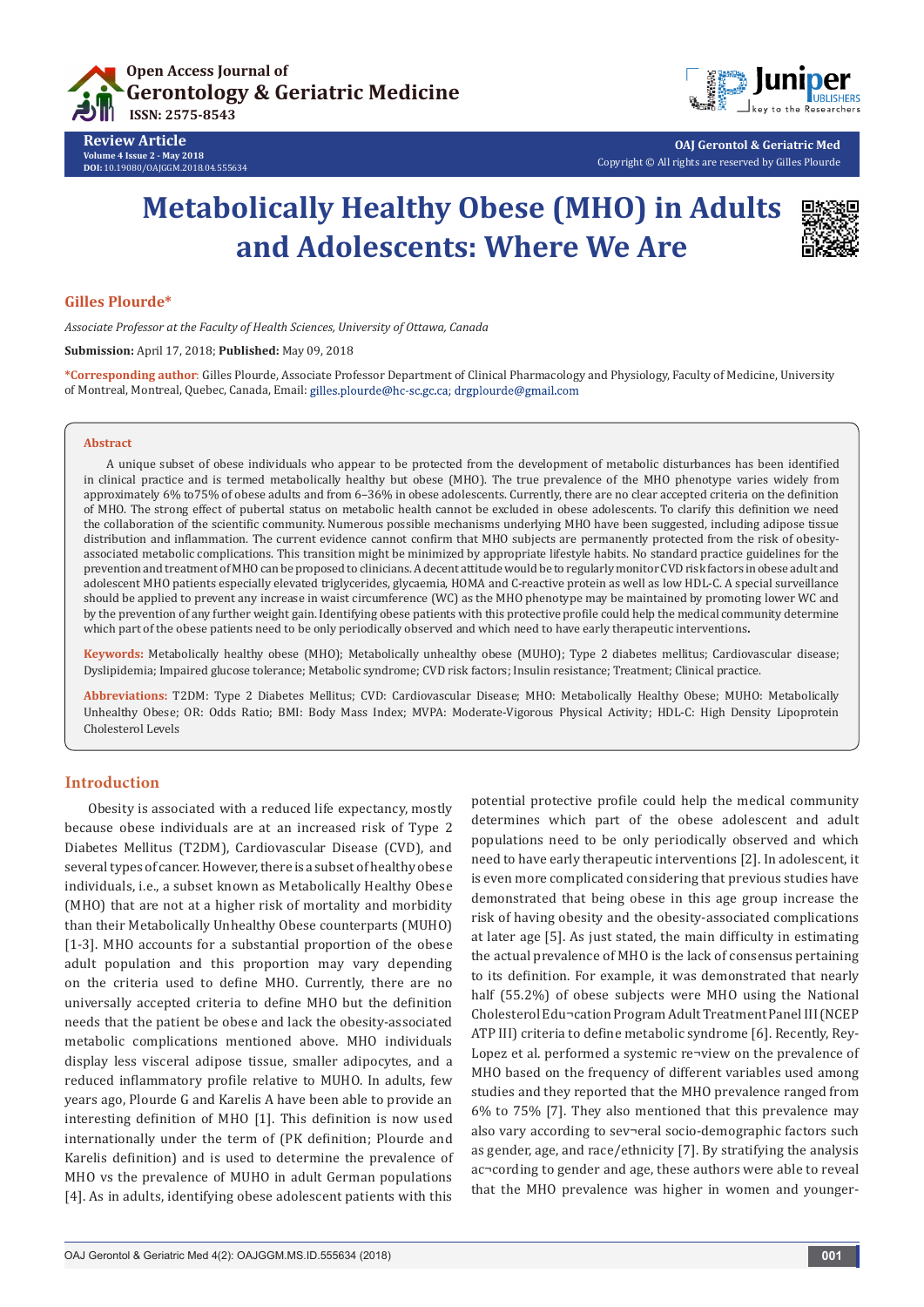aged in¬dividuals [7]. Considering the marked heterogeneity of MHO definitions and the varied prevalence described in the literature, it is clear that a common MHO definition still need to be established.

A second major concern in the identification of the real prevalence of MHO is the fact that a subject's health status can switch from MHO to MUHO and vice versa with time [1]. For example, Soriguer et al. showed that 30% to 40% of individuals with MHO converted to a MUHO status after 6 years of followup [8]. Because there is an accumulation of evidence suggesting that MHO is not a static condition, attention should be focused on the variables that predict metabolic deteri¬oration to MUHO in individuals with MHO [1]. According to a study conducted in Spain by Schroder H et al. the factors that predict the transition from MHO to MUHO were an increase in BMI and abdominal obesity measured by the waist circumference (WC), or by the waist-to-hip ratio [9]. On the other hand, the incorporation of a healthy lifestyle, in¬cluding a healthy diet, moderate to high level of physical activity, no smoking, or smoking cessation, helped prevent the tran¬sition from MHO to MUHO [9]. Hwang YC et al. demonstrated that nearly two-thirds of Japanese Americans with MHO de¬veloped MUHO over 10 years, and a higher conversion to MUHO was associated with greater visceral abdominal fat, female gender, higher fasting insulin levels, and lower baseline of High Density Lipoprotein Cholesterol Levels (HDL-C) [10]. Taken together, the main characteristics suggested to preserve metabolic health in individuals with MHO include a healthier lifestyle, greater incretin response to meals, less abdominal fat distribution, less visceral and ectopic fat accumulation, lower levels of inflammation, and greater insulin sen¬sitivity [1-3, 7-10]. Therefore, an adequate surveillance of these factors in MHO individuals may prevent the progression to an MUHO phenotype. Another research from Primeau V et al. also suggests that although MHO individuals display a favorable metabolic profile; this does not necessarily translate into a decrease in mortality [11]. However, a recent meta-analysis by Zheng R et al. found that MHO individuals were not at an increased risk of all-cause mortality but were at an increased risk of CVD events [12]. While other studies found that relative to the MUHO subjects, MHO individuals were at a lower risk of T2DM but not of CVD [13]. On the other hand, MHO patients are certainly at a higher risk of CVD compared to metabolically healthy non-obese individuals (MHNO) [1, 13-15]. According to Badoud F et al. the relatively low risk of CVD disease among people with MHO relative to MUHO has been attributed to differences in white adipose tissue function between the two groups [16].

The prevention and treatment of obesity is a relevant medical, socioeconomic and public health issues and the interventions are not always successful [1-3]. Notably, different independent studies have shown that individuals with MHO may not be able to significantly reduce their obesity-related CVD and metabolic risk using anti-obesity treatment strategies [1]. However, the same public health message remains for obese patients to

maintain an appropriate lifestyle that contains an adequate diet and regular physical activity [1-3]. The review made by Plourde G and Prudhomme D might be very useful for the physicians to guide their MHO patients achieve and maintain their weightloss [17]. The current mini review aimed to present current issues regarding MHO including the suggested mechanisms that might explain MHO and its definition in adult and adolescent populations [1-2].

# **Which Mechanisms Might Explain MHO?**

Although the exact mechanism responsible for the MHO phenotype is still unclear, some possible mecha¬nisms have been suggested in both human and animal studies [18-19]. They include the maintenance of insulin sensitivity, the presence of specific fat distribution with low visceral and ectopic fat accumulation including low liver and skeletal mus¬cle fat storage compared with subcutaneous fat depots [18-19]. The mechanisms also include a normal adipose tissue function defined by a lower im¬mune cell infiltration into adipose tissue, a normal adi¬pokine secretion patterns, and finally a high level of physical activi¬ty, and fitness [18-19]. According to Bluher M, obesity is a multifactorial disorder that is influenced by the interplay between genetic, behavioral, lifestyle, and environmental factors, including fetal program¬ming, the control of appetite and energy expenditure, and the availability of nutritional food [20]. These factors and their interactions lead to an expan¬sion in fat mass due to an increase in the mean of fat cell volume (cell hypertrophy) and in the number of adipocytes (cell hyperplasia) mentioned Spalding KL et al. [21]. In most obese individuals, the adipocyte storage capacity may be exceeded and lipids may accumulate ectopically in visceral fat depots, liver, muscle, and β-cells, where¬as in MHO subcutaneous adipose tissue has the intrinsic ability to expand, leading to preserved insulin sensitivity [21]. However, the genetic and environmental factors involved in the fat expandability are still unknown.

During a positive energy balance, due to an excessive energy intake and/or a sedentary lifestyle or low energy expenditure, subcutaneous adipose tissue expands and accumulates lipids in the form of triglycerides [3,21]. If this positive energy balance is prolonged, a point is eventually reached where subcutaneous adipose tissue cannot further expand and energy surplus no longer can be safely stored mentioned Spalding KL et al. [21]. Once the limit on storage capacity has been exceeded, the dietary lipids start spilling and accumulate ectopically in other organs such as the omentum, the liver, the pancreas and the muscles, forming lipid byproducts that are toxic to the cells. Unfortunately, there is currently no clinically useful screening method to predict which obese individuals will develop metabolic derangements, especially T2DM and CVD [3,21]. Esser N et al. have proposed that inflammation in adipose tissue is an¬other key factor that explains the metabolic alterations associated with obesity [22]. However, studies comparing the inflammatory status among individuals with MHO have yielded conflicting results [23-26].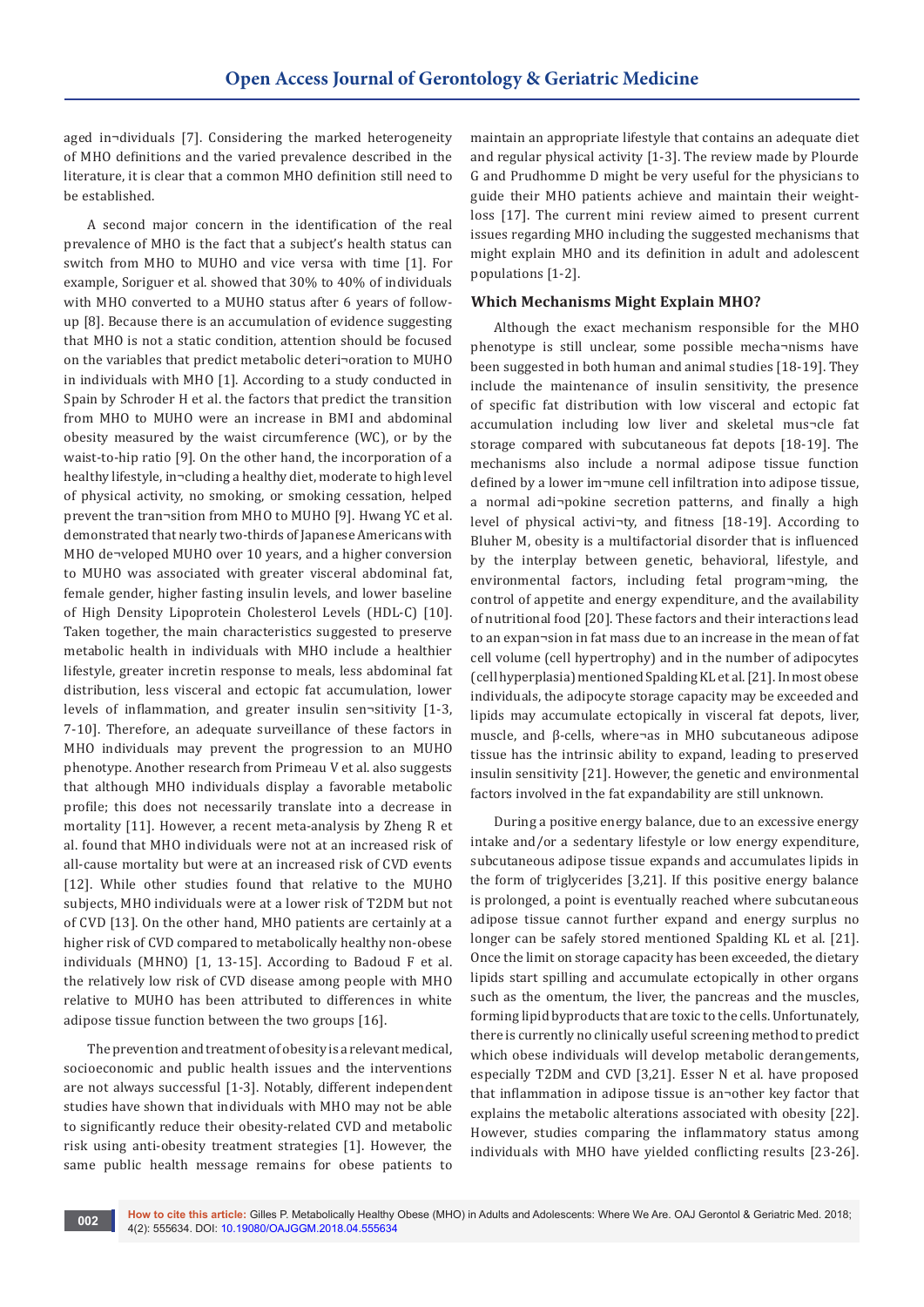For exam¬ple, Phillips and Perry demonstrated that individuals with MHO presented with a more favorable inflamma¬tory status than their MUHO counter¬parts [23]. According to most definitions, MHO presents with lower concentrations of complement component 3, C-reactive protein, tumor necrosis factor  $\alpha$ , interleukin 6, and plasminogen activator inhibitor-1; higher adiponectin levels; and reduced white blood cell count compared to their MUHO counterparts [23-26].

Logistic regression analysis identified greater likelihood of MHO among individuals with lower levels of complement component 3 (odds ratios [ORs], 2–3.5), IL-6 (ORs, 1.7–2.9), plasminogen activator inhibitor-1 (ORs, 1.7–2.9), and white blood cells (ORs, 2.1–2.5) and higher adiponectin concentrations (ORs, 2.6–4.0). The authors of this study concluded that the favorable inflammatory status is positively associated with metabolic health in obese and non-obese individuals [23]. In contrast, a study by Gomez-Ambrosi J et al. on a West¬ern population that used the same MHO definition showed that circulating concentrations of pro-inflam¬matory factors, including CRP, were increased in both the MHO and MUHO groups [25]. Although these conflicting findings may be explained by various differences between studies including in the ethnicities, age groups, low numbers of subjects, limited inflam¬matory profiling, and/or the use of different metabolic health criteria to define MHO; a better understanding of the association between MHO and inflammation is therefore necessary to increase our comprehension of this relation [26].

# **Identifying MHO Individuals in Adults**

Defining the MHO phenotype is an important aspect for studying the mechanisms by which fat accumulation in obese subjects causes or contributes to the obesity-associated metabolic complications and/or CVD risk factors [1,3]. As discussed above and in our previous review [1], another complication has been found in defining MHO; the cutoff values for each pa¬rameter, including insulin resistance and inflammato¬ry markers, have not been clearly established [1,3]. Adults defined as MHO are generally characterized for the absence of the metabolic abnormalities such as those mentioned earlier, they also present with lower visceral, hepatic, muscle fat accumulation and gene expression-encoding markers of adipose cell differentiation [1,3]. However, it is important to note that MHO individuals may also have multiple intermediate metabolic risk factors that may signal an increased risk for T2DM and CVD later in life [1]. Plourde G and Karelis A first believed that the definition of adult's MHO include a WC of ≥80 cm for women and ≥94 cm for men that should be used to identify adults MHO subjects instead of a BMI of ≥30 kg/m2. These authors then suggested the following metabolic markers with their cut-points: glycemia  $\geq 5.6$  mmol/l, HDL-C ≥1.3 mmol/l for women and ≥ 1.03 mmol/l for men, triglycerides <1.7mmol/l, and blood pressure <120/80 mm Hg [1]. The proposed choice of these clinical markers was based

from the criteria for the identification of metabolic syndrome in adults from the International Diabetes Federation (IDF) [27]. Plourde G and Karelis A proposed that adults MHO individuals may be defined (PK definition) when all four of the metabolic markers are met [1]. PK seeks to apply a strict method because their goal was to identify a "true" MHO population which could be different from a non-metabolic syndrome population [1]. According to Truthmaan J et al. the PK criteria, which define MHO by the fulfilment of all proposed criteria, may be the more appropriate definition to determine true MHO [4].

# **Potential definition of MHO in Adolescents**

As in adults, knowing MHO in adolescent patients may help attributing more importance to the treatment of MUHO and prevention to MHO. There is no reason to believe that the mechanisms responsible for developing MHO and MUHO in the adolescent populations would be much different from those discussed above for adults and will not be repeated here. However, there are important concepts specific to the adolescent population that is relevant to discuss. The study by Prince RL et al. was designed to determine the proportions of adolescent with obesity classified as MHO as well as to examine the anthropometric, and the lifestyle predictors that could be associated with MHO [28]. It was, first, observed that about 20% to 33% of adolescent with obesity were at relatively low risk for CVD despite possessing a high level of body fat. Second, that several different adiposity-, diet-, and physical activityrelated variables independently predicted MHO status. Finally, the predictors of MHO status varied depending on which classification system we used to determine individuals being MHO or MUHO.

In adolescents such as in adults, the documented prevalence of MHO also varied considerably with proportions ranging from 6–36% in various countries depending on the definition used to determine MHO in adolescents [29-32] and/or the strong effect of pubertal status on metabolic health in obese adolescent [33]. The diversity of the risk factors and their thresholds applied to determine CVD risk may contribute to the inter-study variability in the prevalence of MHO in adolescent patients as observed in adults. For the adolescent, it is recommended that we use the existing criteria for adults [1]. However, at this point, we still do not know the number of these metabolic biomarkers is necessary to correctly define MHO and to clarify this situation we need the collaboration of the scientific community [34]. Old data have demonstrated that being obese at a young age and for a longer period of time is associated with a high risk of T2DM and CVD risk factors later in life which complicated further the definition of MHO in adolescent population [5]. However, this reinforces the importance of weight management, or at a minimum, the prevention of further weight gain in adolescent. Currently, the best predictors of MHO is WC (Odds Ratio [OR], 0.82; 95% confidence interval [CI], 0.77–0.88; P < 0.001) and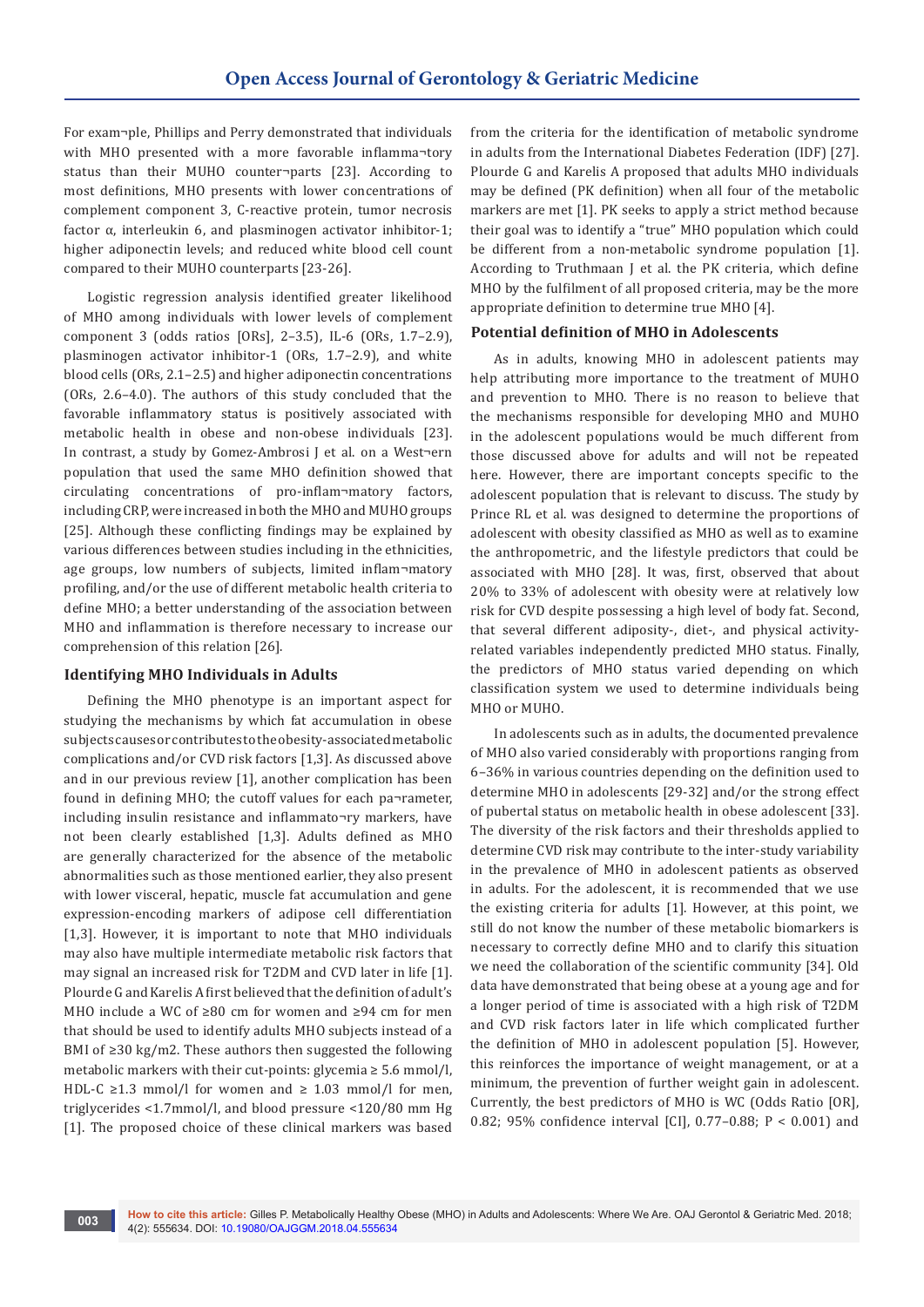Body Mass Index (BMI) standard deviation score (OR, 0.24; 95% CI, 0.15–0.39; P < 0.001), respectively [28].

Weigensberg MJ et al. found that pediatric patients who consumed a high level of dietary fat had higher levels of IR and acute insulin response to glucose compared with their peers who consumed less fat, but this was exclusive to African Americans (not Caucasians) [34]. This observation do not allow us to speculate on the amount of dietary fat that is responsible for the increased in IR; however, at least in this study, the impact of dietary fat on MHO was modest in comparison with the role of central body fatness [34]. Moderate-Vigorous Physical Activity (MVPA) emerged as an important predictor of MHO [34]. Data demonstrate that doing MVPA may have a clinically meaningful impact on the CVD risks status of adolescent with obesity [34]. This finding is particularly important given how difficult it is for adolescents as well as in adults with obesity to lose and maintain their weight loss over time [17]. From a practical point of view, those individuals classified as having higher CVD risks could be prioritized for care sooner or identified to receive more aggressive therapies than their lower-risk peers [1]. For instance, MHO adolescent may benefit from interventions that help them to maintain their current weight, whereas MUHO may benefit from more intensive health care's to promote weight loss [1].The ethnic homogeneity of the population indicates that there is a need to examine whether MHO varied across ethnicities. The data related to sexual maturation needs also to be collected since sexual maturation influenced body weight and fat distribution differently in female versus male during the adolescence [5]. Since determining the sexual maturation in regular clinical practice is highly complicated Reinehr T et al. [33]. Some authors have found that puberty and age are highly correlated with one another, and age can therefore represent a reasonable approximation of maturity [35-36].

# **Conclusion**

Accumulating evidence suggests that, although the risk of all-cause mortality and CVD events might be higher in people with MHO compared with metabolically healthy people of a normal weight, the risk is substantially lower than in individuals with MUHO [1]. As seen, the prevalence of MHO varies according to the population and definition used in both adults and adolescent patients. There is current¬ly no consensus criterion for the definition of MHO in both adults and adolescent populations, which render difficult the development of clinical practice guidelines for both surveillance and treatment of MHO [1]. Numerous possible mechanisms underlying MHO have been suggested, including adipose tissue distribution and inflammation [1,3]. However, the prognostic value of MHO still needs to be debated. Also, adult and adolescent MHO individuals may be considered as metabolically healthy they can also present other obesity-related comorbidities such as sleep apnea, knee osteoarthritis, poorer body image and many others comorbidities [1,3]. Therefore, studies on comorbidities associated with obesity

other than metabolic or CVD risk factors are necessary to assess more accurately whether MHO individuals are really "healthy." On the basis of the above evidence or until future studies can state otherwise, a prudent attitude would be to regularly monitor CVD risk factors in obese adult and adolescent MHO patients (especially elevated triglycerides, glycaemia, HOMA and C-reactive protein as well as low HDL-C), in order to detect as early as possible a negative evolution of their cardio-metabolic profile as well as their other obesity-related comorbidities [1]. In particular, a special surveillance should be applied to prevent any increase in WC as it was previously concluded that the MHO phenotype may be maintained by promoting lower WC. Therefore, every patient with obesity should be motivated to loss weight especially considering that moderate weight loss (5% to 10%) is often sufficient to lower the risk of adverse outcomes [17]. However, how much weight needs to be lost to transform MUHO to MHO status is still unknown. Obviously, this transition might be supported by appropriate lifestyle habits including an adequate diet, and regular physical activity that affect CVD risk, independent of a loss in body fat [17].

#### **References**

- 1. [Plourde G, Karelis AD \(2014\) Current issues in the identification and](https://www.ncbi.nlm.nih.gov/pubmed/24529490)  [treatment of metabolically healthy but obese individuals. Nutr Metab](https://www.ncbi.nlm.nih.gov/pubmed/24529490)  [Cardiovasc Dis 24: 455-459.](https://www.ncbi.nlm.nih.gov/pubmed/24529490)
- 2. [Plourde G \(2017\) Is there a definition of Metabolically Healthy Obese](https://www.researchgate.net/publication/316793170_Is_there_a_definition_of_Metabolically_Healthy_Obese_Pediatric_Patients)  [Pediatric Patients? Endocrinol Diabetes Metab J S1\(110\): 1-3.](https://www.researchgate.net/publication/316793170_Is_there_a_definition_of_Metabolically_Healthy_Obese_Pediatric_Patients)
- 3. [Jung CH, Lee WJ, Song K \(2017\) Metabolically healthy obesity: a friend](https://www.ncbi.nlm.nih.gov/pubmed/28602062)  [or foe? Korean J Intern Med 32: 611-621.](https://www.ncbi.nlm.nih.gov/pubmed/28602062)
- 4. [Truthmann J, Mensink GB, Bosy Westphal A \(2016\) Metabolic Health in](https://www.ncbi.nlm.nih.gov/pubmed/27880828)  [Relation to Body Size: Changes in Prevalence over Time between 1997-](https://www.ncbi.nlm.nih.gov/pubmed/27880828) [99 and 2008-11 in Germany. PLoS One 11: e0167159.](https://www.ncbi.nlm.nih.gov/pubmed/27880828)
- 5. [Plourde G \(2002\) Impact of obesity on glucose and lipid profiles in](https://bmcfampract.biomedcentral.com/articles/10.1186/1471-2296-3-18)  [adolescents at different age groups in relation to adulthood. BMC](https://bmcfampract.biomedcentral.com/articles/10.1186/1471-2296-3-18)  [Family Practice 3: 18.](https://bmcfampract.biomedcentral.com/articles/10.1186/1471-2296-3-18)
- 6. (2001) Expert Panel on Detection, Evaluation, and Treatment of High Blood Cholesterol in Adults Executive Summary of the Third Report of the National Cholesterol Education Program (NCEP) Expert Panel on Detection, Evaluation, and Treatment of High Blood Cholesterol in Adults (Adult Treatment Panel III)*.* JAMA 285: 2486*-*2497.
- 7. [Rey Lopez JP, de Rezende LF, Pastor Valero M, Tess BH \(2014\) The](https://www.ncbi.nlm.nih.gov/pubmed/25040597)  [prevalence of metabolically healthy obesity: a systematic review and](https://www.ncbi.nlm.nih.gov/pubmed/25040597)  [critical evaluation of the definitions used. Obes Rev 15: 781-790.](https://www.ncbi.nlm.nih.gov/pubmed/25040597)
- 8. [Soriguer F, Gutierrez Repiso C, Rubio Martin E \(2013\)](https://www.ncbi.nlm.nih.gov/pubmed/23559087) Metabolically [healthy but obese, a matter of time? Findings from the prospective](https://www.ncbi.nlm.nih.gov/pubmed/23559087)  [Pizarra study. J Clin Endocrinol Metab 98: 2318-2325.](https://www.ncbi.nlm.nih.gov/pubmed/23559087)
- 9. [Schroder H, Ramos R, Baena Diez JM \(2014\)](https://www.ncbi.nlm.nih.gov/pubmed/24322835) Determinants of the [transition from a cardiometabolic normal to abnormal overweight](https://www.ncbi.nlm.nih.gov/pubmed/24322835)  [obese phenotype in a Spanish population. Eur J Nutr 53: 1345-1353.](https://www.ncbi.nlm.nih.gov/pubmed/24322835)
- 10. [Hwang YC, Hayashi T, Fujimoto WY \(2015\) Visceral abdominal fat](https://www.ncbi.nlm.nih.gov/pubmed/25920773)  [accumulation predicts the conversion of metabolically healthy obese](https://www.ncbi.nlm.nih.gov/pubmed/25920773)  [subjects to an unhealthy phenotype. Int J Obes \(Lond\) 39: 1365-1370.](https://www.ncbi.nlm.nih.gov/pubmed/25920773)
- 11. [Primeau V, Coderre L, Karelis, AD, Brochu M \(2010\) Characterizing the](https://www.ncbi.nlm.nih.gov/pubmed/20975726)  [profile of obese patients who are metabolically healthy. International](https://www.ncbi.nlm.nih.gov/pubmed/20975726)  [Journal of Obesity 35: 971-981.](https://www.ncbi.nlm.nih.gov/pubmed/20975726)
- 12. [Zheng R, Zhou D, Zhu Y \(2016\) The long- term prognosis of](https://www.ncbi.nlm.nih.gov/pubmed/27126492)  [cardiovascular disease and all-cause mortality for metabolically](https://www.ncbi.nlm.nih.gov/pubmed/27126492)